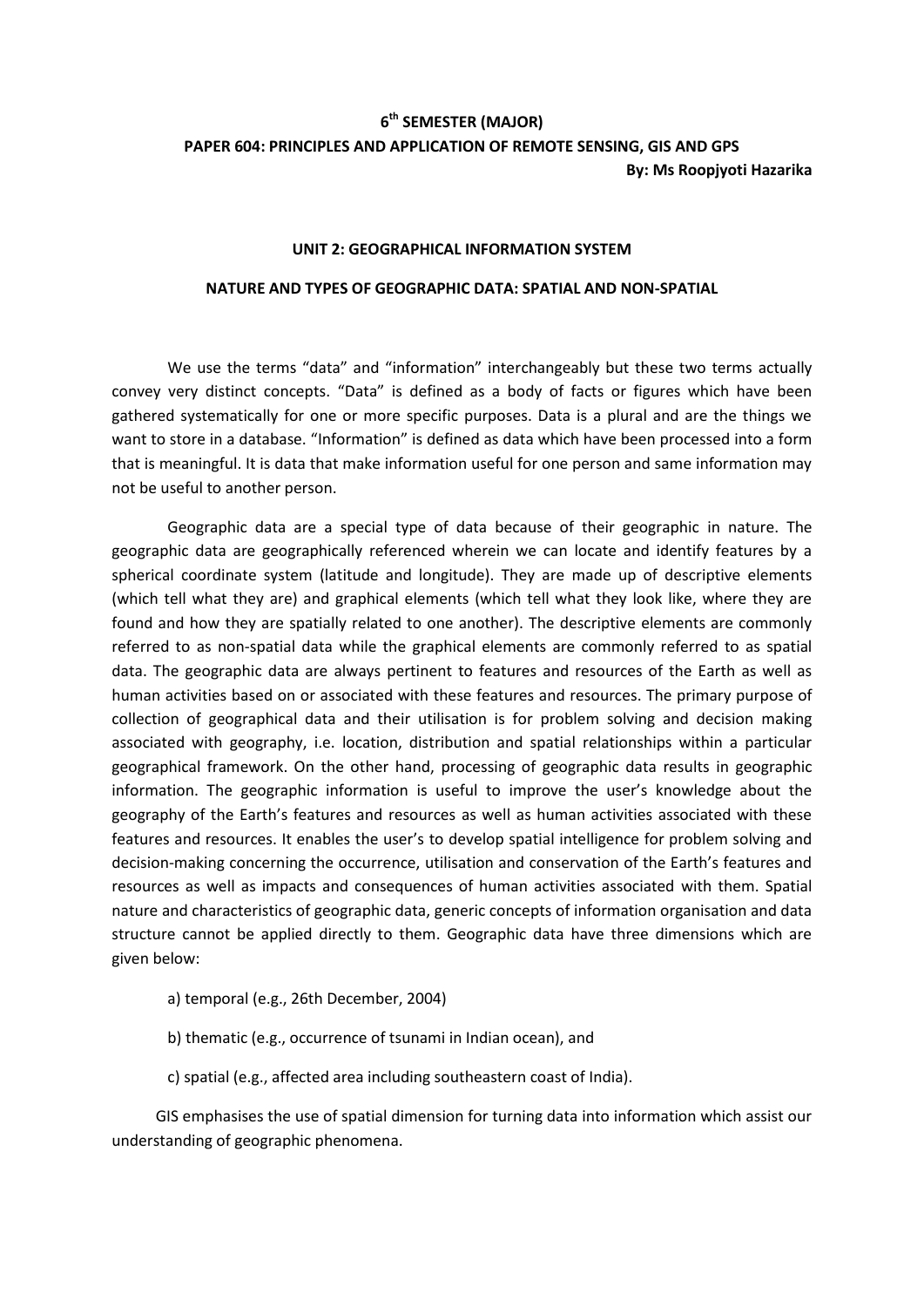**Geographic data** are classified into two types- Spatial data and Non-spatial data.

## **Spatial Data:**

Spatial data is geographical representation of features. In other words, spatial data is what we actually see in the form of maps (containing real-world features) on a computer screen. Spatial data can further be divided into two types- **vector** and **raster data**.

Vector Data: Vector data represents any geographical feature through point, line or polygon or combination of these.

**1. Point**: A point in GIS is represented by one pair of coordinates (X,Y). It is considered as dimension-less object. Most of the times a point represent location of a feature (like cities, wells, villages etc.).

**2. Line**: A line or arc contains at least two pairs of coordinates (say- X1, Y1 & X2, Y2). In other words a line should connect minimum two points. Start and end points of a line are referred as nodes while points on curves are referred as vertices. Points at intersections are also called as nodes. Roads, railway tracks, streams etc. are generally represented by line.

**3. Polygon:** In simple terms, polygon is a closed line with area. It takes minimum three pairs of coordinates to represent an area or polygon. Extent of cities, forests, land use etc. is represented by polygon.

Raster Data: Raster data is made up of pixels. It is an array of grid cells with columns and rows. Each and every geographical feature is represented only through pixels in raster data. There is nothing like point, line or polygon. If it is a point, in raster data it will be a single pixel, a line will be represented as linear arrangement of pixels and an area or polygon will be represented by contiguous neighbouring pixels with similar values.

In raster data one pixel contain only one value (unlike vector data where a point, a line or a polygon may have number of values or attributes) that's why only one geographical feature can be represented by a single set of pixels or grid cells. Hence a number of raster layers are required if multiple features are to be considered (For example- land use, soil type, forest density, topography etc.).

## **Non-spatial (Attribute data):**

Attributes attached to spatial data are referred to as non-spatial data. Whatever spatial data we see in the form of a colourful map on a computer screen is a presentation of information which remains stored in the form attribute tables. Attributes of spatial data must contain unique identifier for each object. There may be other field also containing properties/information related a spatial feature. Attribute table of spatial data also contains 'x' and 'y' location (i.e. latitude/longitude or easting/northing) of features; however in some GIS software these columns may remain 'invisible'.

Let us illustrate this with the help of an example. The non-spatial data of town comprise of name of the town, its population, settlement type, means of transportation and communication, administration set-up, education institutions, occupations and facilities. It is important to note that